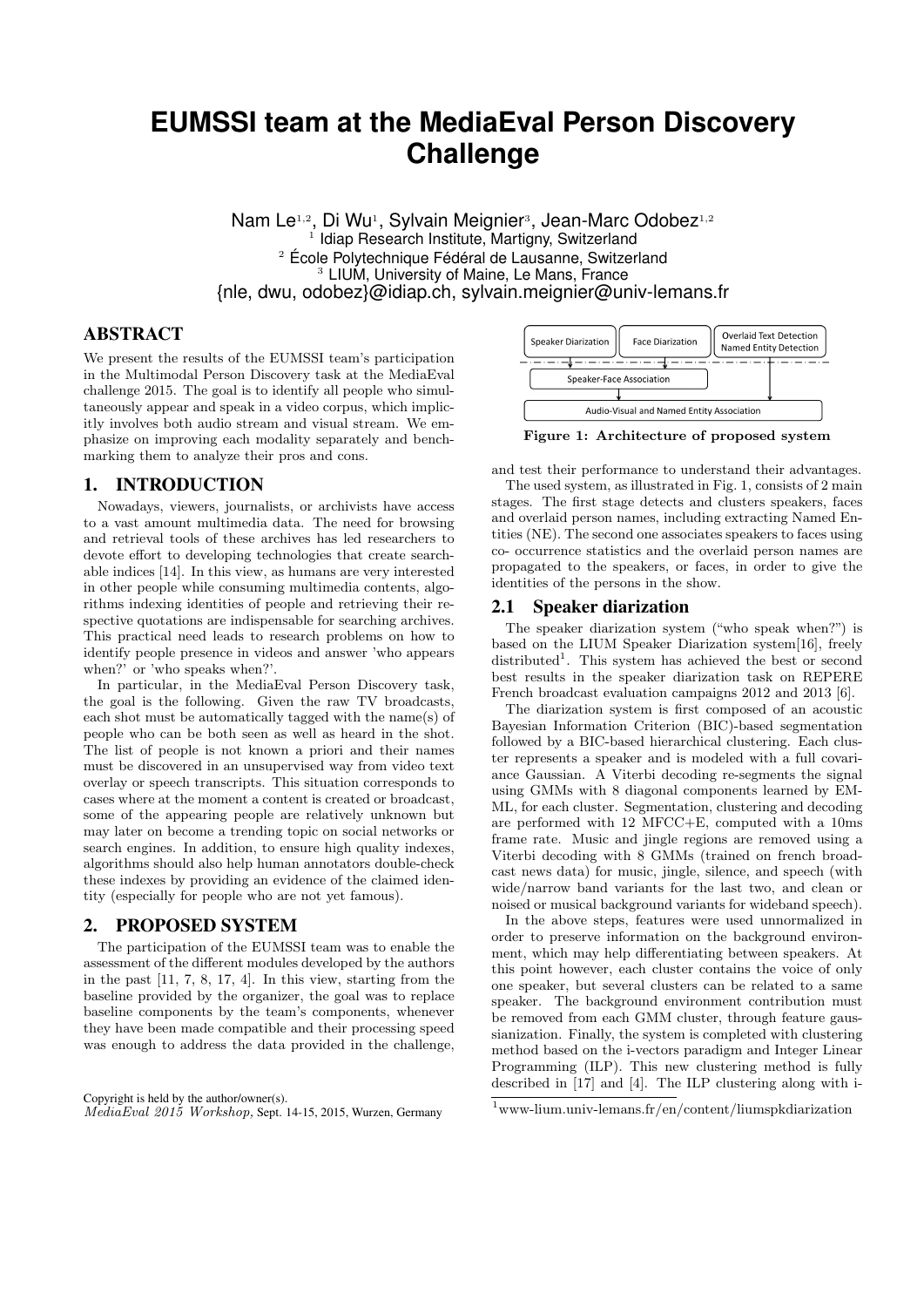vectors speaker models gives better results than the usual hierarchical agglomerative clustering based on GMMs and cross-likelihood distances [1].

# 2.2 Face diarization

Given the video shots, face diarization process consists of (i) face detection, detecting faces appearing within each shot, (ii) face tracking, extending detections into continuous tracks within each shot, and (iii) face clustering, grouping all tracks with the same identity into clusters.

Face detection. Detecting faces in broadcasting media can be challenging due to the wide range of media content. Faces can appear in widely different situations with varied illumination and noise such as in studio, during live coverage, or during political debate. To overcome these challenges, we employ deformable part-based model (DPM) [5, 12], which can detect faces at multiple poses and variation. Because, the main disadvantage of DPM is its long running time, face detector is only applied 2 times per second.

Face tracking. The goal of this step is to create continuous face tracks in one video shot, which raises the need for association individual detections. Because of long gaps between detected faces, we exploit long term connectivity using CRFbased multi-target tracking [10]. This framework relies on the unsupervised learning of time sensitive association costs for different features. First, similarities between detections are computed based on low level features (color histogram, position, motion, SURF keypoint descriptors) which can be computed fast. Then, for each feature type, the corresponding pairwise factor of the CRF is defined as the probability of similarity measurements between pairs of detections under two distinct hypotheses that they correspond to the same label or not. By optimizing a graph labeling posterior, we assign the same label to detections belonging to the same face, and different labels to different faces.

Face clustering. Given the face tracks across all video shots, we hierarchically merge face tracks tracks using matching and biometric similarity measures [11]. Matching cluster similarity is calculated based on average of distances between sparse keypoints of two clusters. Meanwhile, biometric model-based similarity measures how densely extracted features from one cluster are likely to belong to the model of the other cluster, as compared to the likelihood given by the statistical model, and vice-versa. Face tracks are first clustered using only feature-based matching, yielding clusters with sufficient data to adapt the biometric models. Then, model-based similarity is combined with matching similarity to merge clusters until stopping criteria are met. Similarly to speaker diarization, face diarization produces face segments during which distinct identities appear.

### 2.3 Person Naming

Identity candidate retrieval. OPNs can be more reliably extracted using Optical Character Recognition (OCR) techniques [2, 13] than from automatic speech transcripts. Therefore, we only exploit name entities detected from OCR by [3] as potential identity candidates.

Direct one-to-one tagging. As mentioned earlier, our goal is to benchmark improvements of each modality in the system. Hence, there is one assumption that the temporal clusters of the diarization processes are trustable. In this work, we use a simple one-to-one naming method provided by [15] which finds the mapping between clusters and named

| Method          | EwMAP | MAP   |       | $\#(2485)$ |
|-----------------|-------|-------|-------|------------|
| <b>Baseline</b> | 49.98 | 50.32 | 58.75 | 617        |
| SpkDia          | 65.31 | 66.70 | 72.50 | 2817       |
| FaceDia         | 66.38 | 67.98 | 71.67 | 1691       |

Table 1: Results on REPERE test 2 (dev set)

| Method               | EwMAP | MAP   | $\mathcal{C}$ | $\#(21963)$ |  |
|----------------------|-------|-------|---------------|-------------|--|
| <b>Baseline</b>      | 78.35 | 78.64 | 92.71         | 12066       |  |
| FaceDia              | 83.04 | 83.33 | 90.77         | 7237        |  |
| $SpkDia*$            | 89.75 | 90.14 | 97.05         | 30583       |  |
| SpkFace              | 89.53 | 89.90 | 96.52         | 20601       |  |
| * Primary submission |       |       |               |             |  |

Table 2: Results on INA (test set)

entities to maximize the co-occurrences between them.

#### 3. EXPERIMENTS

We evaluated 3 methods: SpkDia, FaceDia, and SpkFace. In SpkDia (primary submission), we apply naming based on audio information only (this is equivalent to assumption that all speakers which are associated with a name are visible and speaking). This is our primary submission for the challenge. Second, in FaceDia, we apply naming based on visual information only, and assume that all visible faces (which are associated with a name) are talking. Third, in SpkFace, we apply naming based on audio information only, but validate if there exists visible faces during the speech segments (if not, the segment is discarded). Because our approaches are monomodal and fully unsupervised, we did not use the information provided by leaderboard to improve performance.

The results using the challenge performance measures are reported in Tab. 1 for the REPERE test 2 data [9] as the initial development data and in Tab. 2 for the challenge testing part of the INA dataset. SpkDia is the most robust and performs the best even without any face information, which might be explained by two points. First, there is usually only one speaker at a time, and not much noise in the challenge data. Meanwhile, face diarization can be difficult due to multiple faces, facial variation, missed detections, etc. Hence, speech clusters tend to be more reliable than face clusters. Second, when a speaker is not visible, it is often the anchor of the show, who is counted as one query equally to those appearing for short duration. Therefore, SpkDia is not penalized much by the visibility of speakers. We can observe this effect more in the last column of Tab. 2 which shows the number of person presence with names predicted by each scheme. Using faces to filter 1/3 of speech segments does not help to increase precision because these segments correspond to a small number of repetitive speakers. Also, though face diarization gives only  $1/3$  of possible names, these names are precise person-wise. This interesting fact may provide outlook on combining 2 modalities.

### 4. FUTURE WORKS

We have presented our system in MediaEval challenge. The testing result serves as our basis for improving each component. We are working on speeding up the tracking process as well as investigating alternative face representations such as total variability modeling. On another hand, current system has not taken full advantage of both audio and visual streams, which we plan to proceed in the future.